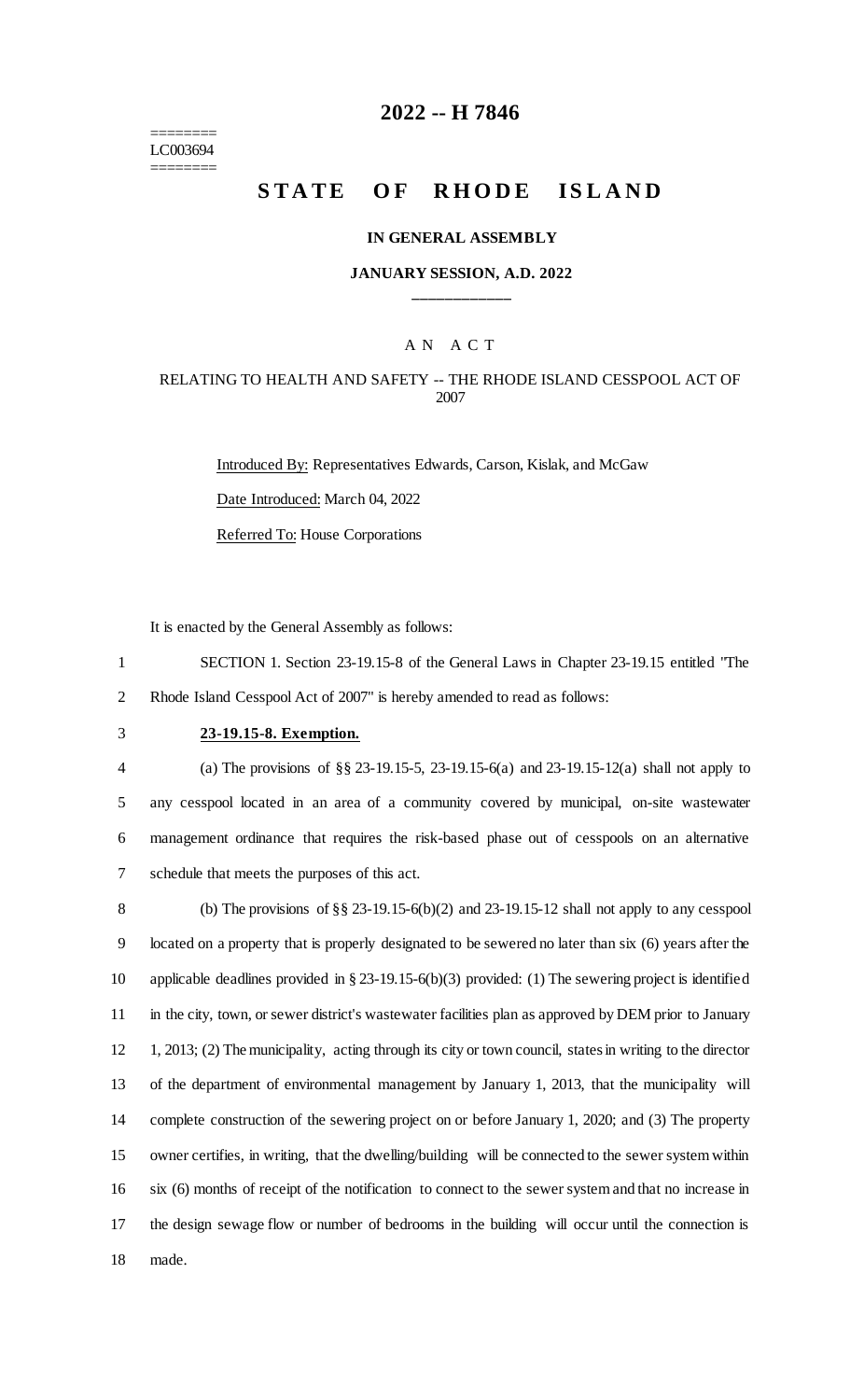- (c) In addition to subdivision (b)(2) of this section, the municipality must demonstrate by December 31, 2014, that it has bond authorization or some other dedicated financial surety for expansion of sewers to the area of the building served by the cesspool. If the municipality fails to demonstrate such surety, this exemption shall terminate and the cesspool shall be replaced by June 30, 2015. 6 (d) For properties subject to  $\S § 23-19.15-6(b)(3)$  and  $23-19.15-12(a)$ , the department may develop regulations to extend the deadlines in subsections (b) and (c) of this section for good cause shown, provided the deadline to complete sewer construction does not exceed January 1, 2027.
- SECTION 2. This act shall take effect upon passage.

======== LC003694 ========